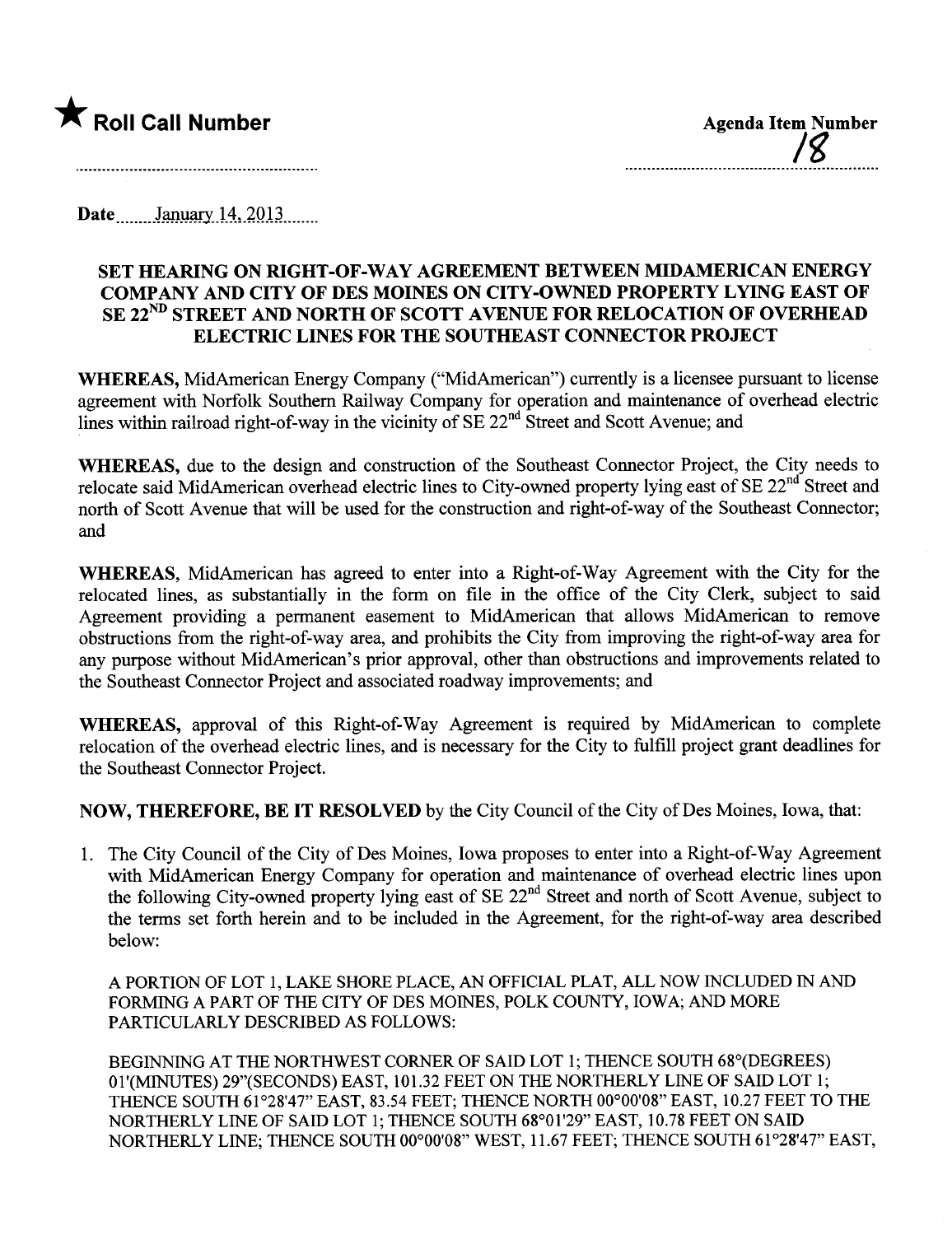

.\_\_\_\_\_\_\_\_\_\_\_\_.\_\_\_\_. \_\_\_.\_\_\_\_\_\_\_u\_\_\_ \_./~\_.\_\_..\_\_\_\_\_.

Date **January 14, 2013** .......

22.76 FEET; THENCE SOUTH 00°00'40" EAST, 22.76 FEET; THENCE SOUTH 61°29'35" EAST, 29.65 FEET; THENCE SOUTH 28°30'25" WEST, 10.00 FEET; THENCE NORTH 61°29'35" WEST, 24.22 FEET; THENCE SOUTH 00°00'40" EAST, 285.50 FEET; THENCE NORTH 84°27'37" EAST, 29.79 FEET;

THENCE SOUTH 05°32'23" EAST, 10.00 FEET; THENCE SOUTH 84°27'37" WEST, 30.75 FEET; THENCE SOUTH 00°00'40" EAST, 20.09 FEET; THENCE SOUTH 84°27'37" WEST, 20.08 FEET; THENCE SOUTH 00°02'27" EAST, 40.75 FEET; THENCE SOUTH 89°57'33" WEST, 10.00 FEET; THENCE NORTH 00°02'27" WEST, 39.77 FEET; THENCE SOUTH 84°19'56" WEST, 169.34 FEET TO THE WEST LINE OF SAID LOT 1; THENCE NORTH 00°08'00" EAST, 50.26 FEET ON SAID WEST LINE; THENCE NORTH 84°19'56" EAST, 149.11 FEET; THENCE NORTH 00°00'40" WEST, 274.71 FEET; THENCE NORTH 61°28'47" WEST, 167.83 FEET TO THE WEST LINE OF SAID LOT 1; THENCE

NORTH 00°08'00" EAST, 43.71 FEET ON SAID WEST LINE TO THE POINT OF BEGINNING, CONTAINING 0.79 ACRES (34,603 SQUARE FEET) MORE OR LESS;

- 2. A public hearing will be held on January 28, 2013, at 5:00 p.m. in the City Council Chamber, City Hall, 400 Robert D. Ray Drive, Des Moines, Iowa. At that time the City Council will consider the above-described proposal and any other(s) submitted prior to or during the public hearng.
- 3. The City Clerk is hereby authorized and directed to publish notice of the proposal and hearing in the form hereto attached, all in accordance with Iowa Code Section 362.3.
- 4. There will be no proceeds associated with this right-of-way agreement.

|                                                                         | Moved by    |             |             |                 | to adopt.                                                                                                                                                                                                                                                                                                                  |  |
|-------------------------------------------------------------------------|-------------|-------------|-------------|-----------------|----------------------------------------------------------------------------------------------------------------------------------------------------------------------------------------------------------------------------------------------------------------------------------------------------------------------------|--|
| <b>APPROVED AS TO FORM:</b><br>Glenna K. Frank, Assistant City Attorney |             |             |             |                 |                                                                                                                                                                                                                                                                                                                            |  |
| <b>COUNCIL ACTION</b>                                                   | <b>YEAS</b> | <b>NAYS</b> | <b>PASS</b> | <b>ABSENT</b>   | <b>CERTIFICATE</b>                                                                                                                                                                                                                                                                                                         |  |
| <b>COWNIE</b>                                                           |             |             |             |                 |                                                                                                                                                                                                                                                                                                                            |  |
| <b>COLEMAN</b>                                                          |             |             |             |                 | I, DIANE RAUH, City Clerk of said City hereby<br>certify that at a meeting of the City Council of<br>said City of Des Moines, held on the above date,<br>among other proceedings the above was adopted.<br>IN WITNESS WHEREOF, I have hereunto set my<br>hand and affixed my seal the day and year first<br>above written. |  |
| <b>GRIESS</b>                                                           |             |             |             |                 |                                                                                                                                                                                                                                                                                                                            |  |
| <b>HENSLEY</b>                                                          |             |             |             |                 |                                                                                                                                                                                                                                                                                                                            |  |
| <b>MAHAFFEY</b>                                                         |             |             |             |                 |                                                                                                                                                                                                                                                                                                                            |  |
| <b>MEYER</b>                                                            |             |             |             |                 |                                                                                                                                                                                                                                                                                                                            |  |
| <b>MOORE</b>                                                            |             |             |             |                 |                                                                                                                                                                                                                                                                                                                            |  |
| <b>TOTAL</b>                                                            |             |             |             |                 |                                                                                                                                                                                                                                                                                                                            |  |
| <b>MOTION CARRIED</b>                                                   |             |             |             | <b>APPROVED</b> |                                                                                                                                                                                                                                                                                                                            |  |
| Mayor                                                                   |             |             |             |                 | City Clerk                                                                                                                                                                                                                                                                                                                 |  |